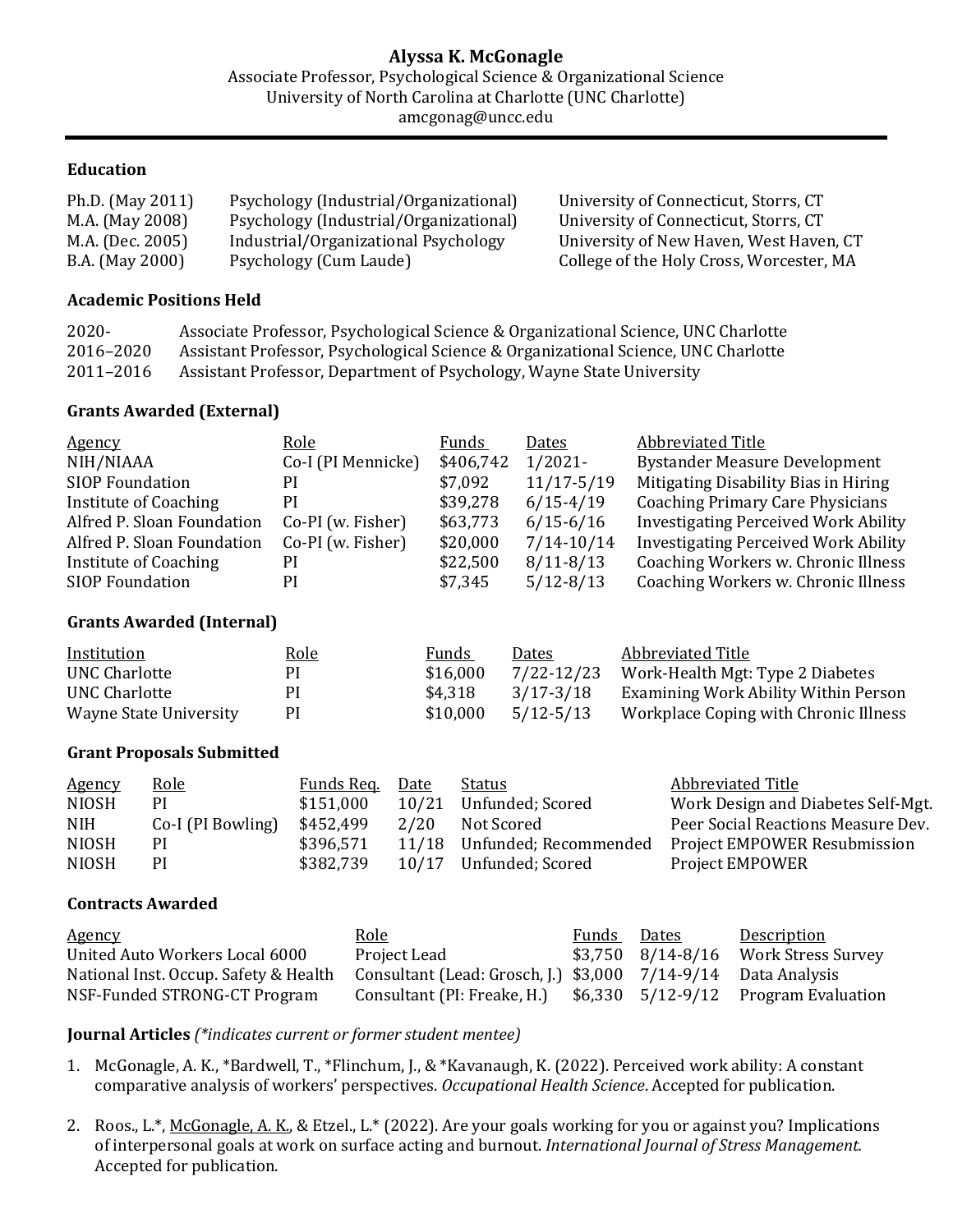- 3. McGonagle, A. K. (2021, Jan. 19). How organizations can support employees with chronic health conditions. Harvard Business Review. https://hbr.org/2021/01/how-organizations-can-support-employees-withchronic-health-conditions
- 4. McGonagle, A. K., \*Schmidt, S., & Speights, S. L. (2020). Work-health management interference for workers with chronic health conditions: Construct and scale development. *Occupational Health Science*, *4*, 445-470. https://doi.org/10.1007/s41542-020-00073-2
- 5. McGonagle, A. K., Schwab, L., Yahanda, N., Duskey, H., Gertz, N., Prior, L., Roy, M., & Kriegel, G. (2020). Coaching for primary care physician well-being: A randomized trial and follow-up analysis. *Journal of Occupational Health Psychology*, *25*, 297-314. https://doi.org/10.1037/ocp0000180
- 6. Walsh, B. M., McGonagle, A. K., Bauerle, T., & \*Bardwell, T. (2020). Safety stressors: Uncivil reactions to work-safety tension. *Occupational Health Science*, 4, 63-81. https://doi.org/10.1007/s41542-020-00055-4
- 7. Walsh, B. M., Burrus, A., Kabat-Farr, D., McGonagle, A. K., Call, E., & Shen, F. C. (2020). Living a calling and perceived work ability in domestic violence services. *Journal of Counseling Psychology, 67,* 241-250. doi: 10.1037/cou0000387
- 8. Rudolph, C. W., & McGonagle, A. K. (2019). Exploring age-conditional effects in the emotional laborperceived work ability linkage: A daily diary study. *Work, Aging, & Retirement, 5*(2), 163-174. doi: 10.1093/workar/way014
- 9. Kabat-Farr, D., Walsh, B. M., & McGonagle, A. K. (2019). Uncivil supervisors and perceived work ability: The joint moderating roles of job involvement and grit. *Journal of Business Ethics, 156,* 971-985. doi: 10.1007/s10551-017-3604-5
- 10. \*Fragoso, Z. L. & McGonagle, A. K. (2018). Chronic pain in the workplace: A diary study of pain interference at work and worker strain. *Stress and Health*, *34,* 416-424. doi: 10.1002/smi.2801
- 11. Walsh, B. M., Lee, J., Jensen, J., McGonagle, A. K., & Samnani, A. (2018). Positive leader behaviors and workplace incivility: The mediating role of perceived norms for respect. *Journal of Business and Psychology, 33*, 495-508. doi: 10.1007/s10869-017-9505-x *Received Editor's Commendation (one of eight papers selected for 2018)*
- 12. \*Liu, M., McGonagle, A. K., & Fisher, G. (2018). Sense of control, job stressors, and well-being: Inter-relations and reciprocal effects among older U.S. workers. *Work, Aging, & Retirement*, *4*, 96-107 doi: 10.1093/workar/waw035
- 13. \*Fragoso, Z. L., Holcombe, K. J., McCluney, C. L., Fisher, G., McGonagle, A. K., & Friebe, S. J. (2016). Burnout and engagement: Relative importance of predictors and outcomes in two healthcare worker samples. *Workplace Health & Safety, 64*(10), 479-487. doi: 10.1177/2165079916653414
- 14. McGonagle, A. K., Essenmacher, L., \*Hamblin, L., Luborsky, M., Upfal, M., & Arnetz, J. (2016). Management commitment to safety, teamwork, and hospital worker injuries*. Journal of Hospital Administration, 5*(6), 46- 52. doi: 10.5430/jha.v5n6p46
- 15. McGonagle, A. K., \*Childress, N. M., Walsh, B. M., & Bauerle, T. J. (2016). Can civility norms enhance positive effects of management commitment to safety? *The Journal of Psychology: Interdisciplinary and Applied, 5,*  591-605. doi: 10.1080/00223980.2016.1143798
- 16. Williams, L. J., & McGonagle, A. K. (2016). Four research designs and a comprehensive analysis strategy for investigating common method variance with self-report measures using latent variables. *Journal of Business*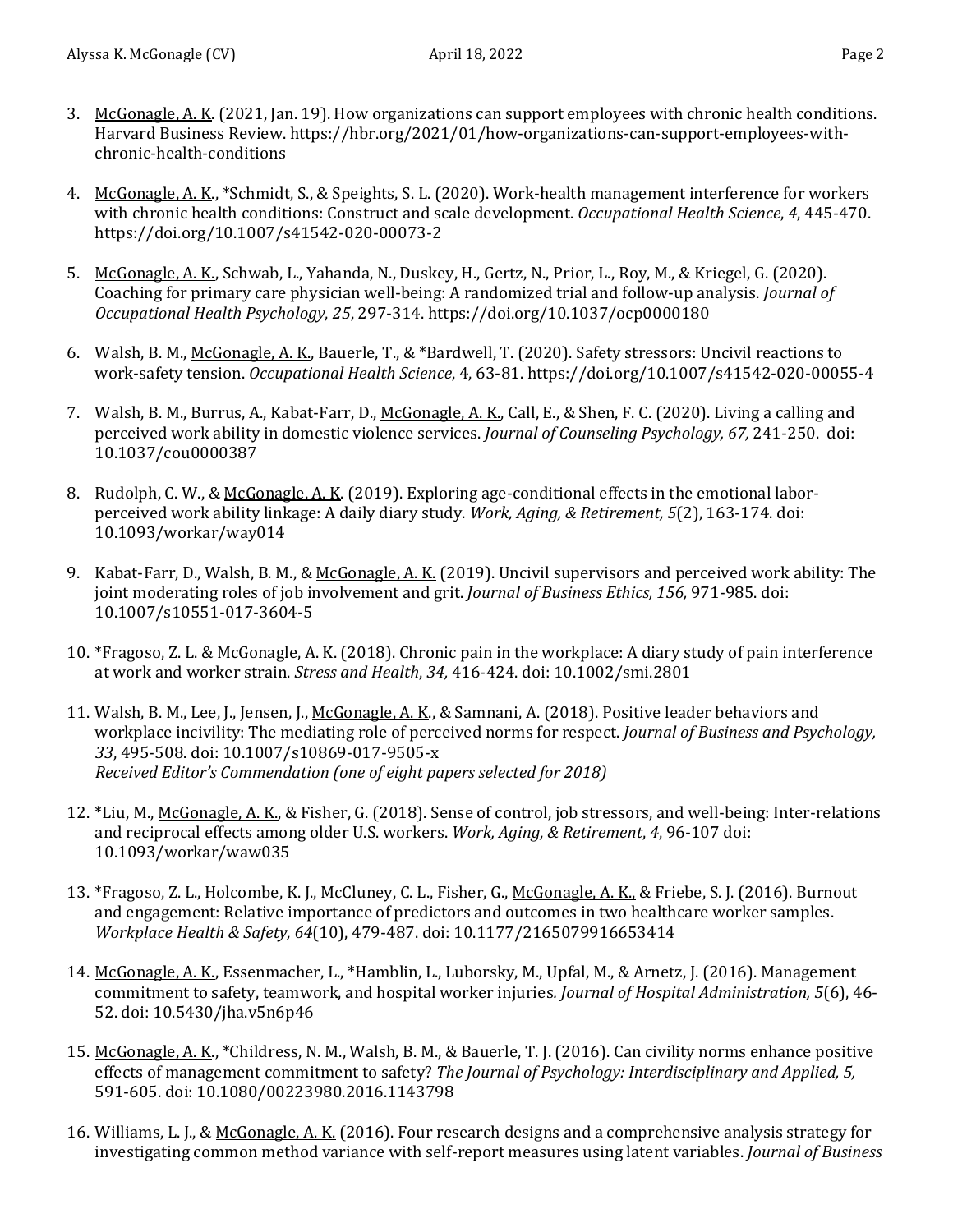*and Psychology, 31,* 339-359. doi: 10.1007/s10869-015-9422-9 *Received Editor's Commendation (one of eight papers selected for 2016)*

- 17. McGonagle, A. K., Roebuck, A., \*Diebel, H., Aqwa, J., \*Fragoso, Z., & \*Stoddart, S. (2016). Anticipated work discrimination scale: A chronic illness application. *Journal of Managerial Psychology*, *31*, 61-78*.* doi: 10.1108/JMP-01-2014-0009
- 18. Bauerle, T., McGonagle, A. K., & Magley, V. J. (2016). Mere overrepresentation? Using cross-occupational injury and job analysis data to explain men's risk for workplace fatalities. *Safety Science*, *83*, 102-113*.* doi: 10.1016/j.ssci.2015.11.006
- 19. Beatty, J. E., & McGonagle, A. K. (2016). Coaching employees with chronic illness: Supporting professional identities through biographical work*. International Journal of Evidence Based Coaching and Mentoring, 14*, 1- 15*.* http://ijebcm.brookes.ac.uk/documents/vol14issue1-paper-01.pdf
- 20. McGonagle, A. K., Huang, J. L., & Walsh, B. M. (2016). Insufficient effort survey responding: An underappreciated problem in work and organizational health psychology research. *Applied Psychology: An International Review, 65,* 287-321*.* doi: 10.1111/apps.12058
- 21. McGonagle, A. K. (2015). Participant motivation: A critical consideration. *Industrial and Organizational Psychology: Perspectives on Science and Practice,* 8, 208-214. doi: 10.1017/iop.2015.27
- 22. McGonagle, A. K., Fisher, G. G., Barnes-Farrell, J. L., & Grosch, J. W. (2015). Individual and work factors related to perceived work ability and labor force outcomes. *Journal of Applied Psychology, 100,* 376-398*.* doi: 10.1037/a0037974*.*
- 23. McGonagle, A. K., Beatty, J. E., & Joffe, R. (2014). Coaching for workers with chronic illness: Evaluating an intervention. *Journal of Occupational Health Psychology, 19*, 385-398. doi: 10.1037/a0036601 *Runner-up for paper of the year award, Journal of Occupational Health Psychology*
- 24. McGonagle, A. K., Walsh, B. M., Kath, L. M., & Morrow, S. L. (2014). Civility norms, safety climate, and safety outcomes: A preliminary investigation. *Journal of Occupational Health Psychology, 19*, 437-452. doi: 10.1037/a0037110
- 25. McGonagle, A. K., & \*Hamblin, L. (2014). Proactive responding to anticipated discrimination based on chronic illness: Double-edged sword? *Journal of Business and Psychology, 29,* 427-442*.* doi: 10.1007/s10869-013-9324-7
- 26. McGonagle, A. K., Freake, H. C., Zinn, S., Bauerle, T., Winston, J., Lewicki, G., Jehnings, M., Khan-Bureau, D., & Philion, M. (2014). Evaluation of STRONG-CT: A program supporting minority and first-generation U.S. science students. *Journal of STEM Education: Innovations and Research, 15*, 52-61.
- 27. McGonagle, A. K., Barnes-Farrell, J., Di Milia, L., Fischer, F. M., Hobbs, B., Iskra-Golec, I., Kaliterna, L., & Smith, L. (2014). Demands, resources, and work ability: A cross-national examination of health care workers. *European Journal of Work and Organizational Psychology, 23*, 830-846*.* doi: 10.1080/1359432X.2013.819158
- 28. McGonagle, A. K., & Barnes-Farrell, J. (2014). Chronic illness in the workplace: Stigma, identity threat, and strain. *Stress & Health, 30*, 310-321*.* doi: 10.1002/smi.2518*.*
- 29. McGonagle, A. K., & Kath, L. M. (2010). Work-safety tension, perceived risk, and worker accidents: A mesomediational model. *Journal of Safety Research*, *41*(6), 475-479. doi: 10.1016/j.jsr.2010.09.002
- 30. Morrow, S., McGonagle, A. K., Dove-Steinkamp, M., Walker, Jr., C., Marmet, M., & Barnes-Farrell, J. (2010).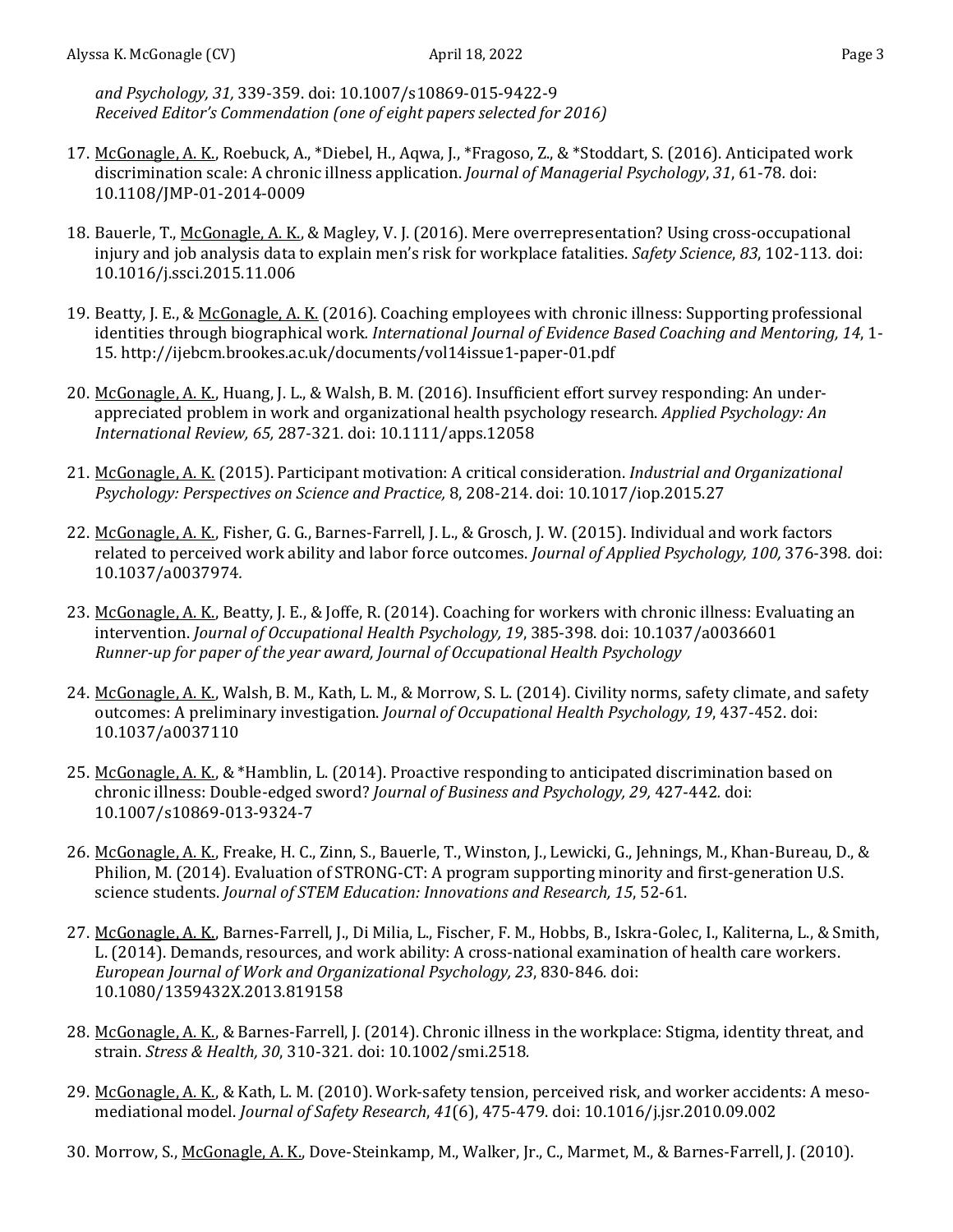Relationships between psychological safety climate facets and safety behavior in the rail industry: A dominance analysis. *Accident Analysis and Prevention*, *42*, 1460-1467. doi: 10.1016/j.aap.2009.08.011

31. Barnes-Farrell, J., Davies-Schrils, K., McGonagle, A. K., Walsh, B., Di Milia, L., Fischer, F., Hobbs, B., Kaliterna, L., & Tepas, D. (2008). What aspects of shift work influence off-shift well-being of healthcare workers? *Applied Ergonomics, 39,* 589-596. doi: 10.1016/j.apergo.2008.02.019

## **Other Peer-Reviewed Publications** *(\*indicates current or former student advisee*)

- 32. McGonagle, A. K., & \*Bardwell, T. (2022). Working with chronic health conditions: Challenges and interventions. *Routledge Encyclopedia of Psychology in the Real World*.
- 33. Beatty, J. E., & McGonagle, A. K. (2018). Chronic health conditions and work identity from a lifespan development frame. Book chapter in S. Werth and Brownlow, C. *Work and Identity: Contemporary Perspectives on Workplace Diversity.* Palgrave Macmillan. doi: 10.1007/978-3-319-73936-6
- 34. McGonagle, A. K. (2016). Common method variance. In S. G. Rogelberg (Ed.), *Encyclopedia of Industrial and Organizational Psychology*, 2nd edition, SAGE Publications. doi: 10.4135/9781483386874.n68
- 35. McGonagle, A. K., & \*Hamblin, L. (2012). A dark side of coping with chronic illness stigma threat. In Leslie A. Toombs (Ed.) *Proceedings of the Seventieth Annual Meeting of the Academy of Management*, ISSN 1543-8643.

## **Manuscripts under Review** *(\*indicates current or former student advisee*)

- 1. Ruggs, E. N., & McGonagle, A. K. (under review). Brief video intervention to mitigate disability bias in hiring. *Invited Second Revision*.
- 2. Mennicke, A., Montanaro, E., Bowling, J., Williams, M., Tirunagari, A., Jules, B. N., Campbell, S., Carlson, H., Farris, S., Kissler, N., McClare, V., McGonagle, A., Pruneda, P., McMahon, S., Correria, C., Benson, K., Willard, J., Post, A., McCabe, S., Coates, A., & Sotiroff, A. (under review). A systematic review of construct validated measures of US-based bystander intervention related constructs.

## **Refereed Conference Presentations** *(\*indicates current or former student)*

- 1. McGonagle, A. K. "Can-do" & "will-do": Work ability and motivation to continue working in workers with mental illness. Accepted for presentation at 2022 American Psychological Association Conference, Minneapolis, MN.
- 2. Rosemberg, M. A, McGonagle A. K., Hartley, T., Ray, T., Newman, L., & Choosewood, C. (2021, September). A Mid-Decade Expansion to the National Occupational Research Agenda 2012-2026: Report from the Healthy Work Design Council Team Leading the 4th Objective on Chronic Conditions. Virtual presentation at APA/NIOSH Work, Stress, and Health conference.
- 3. Bardwell, T.\*, & McGonagle, A.K. (2021, April). *Symptom severity, anticipated discrimination, internalized stigma, and work ability for employees with mental illness*. Virtual presentation at Society for Industrial/Organizational Psychology conference.
- 4. McGonagle, A.K., & Ruggs, E. (2020, June). *Does video diversity training help to reduce bias against job applicants with disabilities?* Virtual presentation at the Society for I/O Psychology Annual Conference.
- 5. \*Flinchum, J., \*Bardwell, T., \*Kavanagh, K., & McGonagle, A. K. (2019, November). *Perceived work ability: An inductive, qualitative study assessing workers' perspectives*. Poster presented at the APA/NIOSH Work, Stress & Health conference, Philadelphia, PA.
- 6. \*Etzel, L, \*Roos, L. G., \*Flinchum, J., & McGonagle, A. K. (2019, November). *One for all and all for one: Support at work as a mediator between compassionate goals and work engagement*. Poster presented at the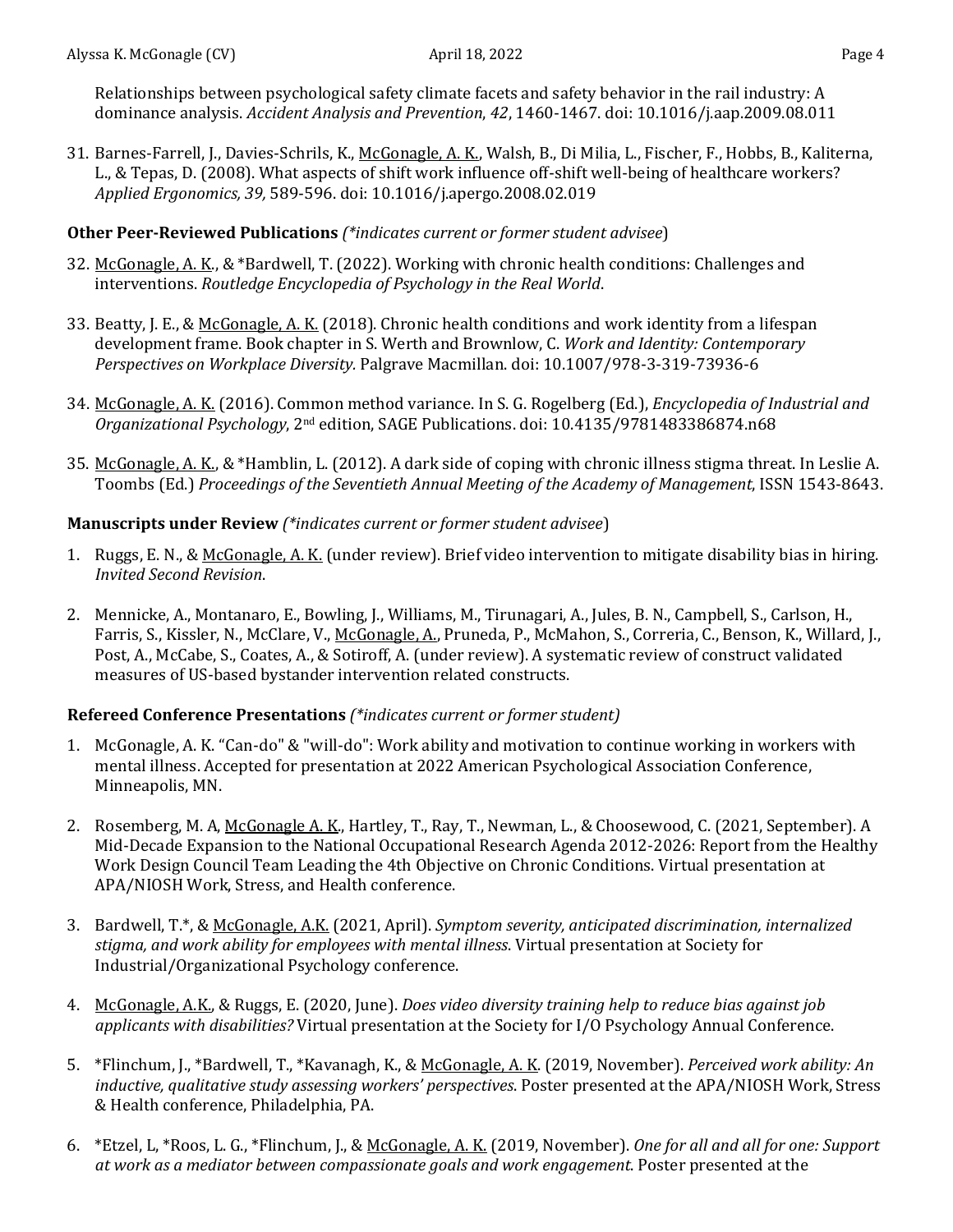APA/NIOSH Work, Stress & Health conference, Philadelphia, PA.

- 7. \*Roos, L. G., \*Etzel. L, \*Flinchum, J., & McGonagle, A. K. (2019, November). *I want you to like me and it's stressing me out: The paradoxical effects of self-image goals on surface acting and burnout at work*. Paper presented at the APA/NIOSH Work, Stress & Health conference, Philadelphia, PA.
- 8. \*Fulton, M., & McGonagle, A. (2019, November). *Joint effects of sense of control, job Control, and dispositional mindfulness as relating to work engagement*. Poster presented at APA/NIOSH Work, Stress, and Health Conference, Philadelphia, PA
- 9. \*Flinchum, J. & McGonagle, A. K. (2019, April). *Selection, optimization, and compensation strategies and perceived work ability: Roles of health and job control.* Paper presented in When Age Matters and Why: Crucial Factors for Success and Well-being at Work symposium, Society for Industrial and Organizational Psychology annual conference, National Harbor, MD.
- 10. Schwab, L., Yahanda, N., Duskey, H., & McGonagle, A. K. (2018, September). *Coaching for primary care physicians to alleviate burnout and improve well-being*. Paper presented at Coaching for Leadership and Healthcare Conference, Boston, MA.
- 11. McGonagle, A. K., Shaw, W., & McLellan, R. (2018, May). *Project EMPOWER: Study protocol for a novel webbased intervention for workers with chronic health conditions*. Poster presented at NIOSH 2nd International Symposium to Advance Total Worker Health, Bethesda, MD.
- 12. McGonagle, A. K., & Kraiger, K. (2018, April). *Examination of separate and combined effects of IER and CMV in survey response data*. Presentation in Recent Advances in Careless Responding Research symposium, Society for Industrial and Organizational Psychology annual conference, Chicago, IL.
- 13. Rudolph, C., & McGonagle, A. K. (2018, April). *Exploring age-conditional effects in the emotional laborperceived work ability linkage: A daily diary study*. Presentation in New Frontiers in Work Ability: Theory, Research, and Practice symposium, Society for Industrial/Organizational Psychology conference, Chicago.
- 14. \*Hamblin, L., Arnetz, J., & McGonagle, A. K. (2018, April). *The mediating role of violence prevention climate for healthcare employees at risk*. Presentation in Workplace Violence in Healthcare: Protective Climates and Processes in the Work Unit, Society for Industrial/Organizational Psychology annual conference, Chicago.
- 15. McGonagle, A. K., Yahanda, N., Duskey, H., & Schwab, L. A. (2018, April). *Coaching primary care physicians: Implications for perceived work ability*. Presentation in New Frontiers in Work Ability: Theory, Research, and Practice, Society for Industrial and Organizational Psychology annual conference, Chicago, IL.
- 16. McGonagle, A. K., Yahanda, N., Duskey, H., & Schwab, L. (2017, October). *Coaching effectiveness for primary care physicians: Preliminary results*. Presented at Coaching in Leadership & Healthcare Conference, Boston.
- 17. McGonagle, A. K., & \*McMillan, A. (2017, October). *Coaching workers with chronic health conditions: Common challenges*. Paper presented at Coaching in Leadership & Healthcare Conference, Boston, MA.
- 18. McGonagle, A. K., Essenmacher, L., \*Hamblin, L., Luborsky, M., Upfal, M., & Arnetz, J. (2017, April). *Management commitment to safety, teamwork, and hospital worker injuries*. In McGonagle, A., & Bauerle, T. (Co-Chairs). From Challenges to Solutions: Research and Practice in Workplace Safety symposium at Society for Industrial and Organizational Psychology Annual Conference, Orlando, FL.
- 19. \*Fragoso, Z., McGonagle, A. K., & \*Schmidt, S. (2017, April). *Work-health conflict: Daily fluctuations in workers with chronic pain.* Poster presented at the annual meeting of the Society for Industrial and Organizational Psychology, Orlando, FL.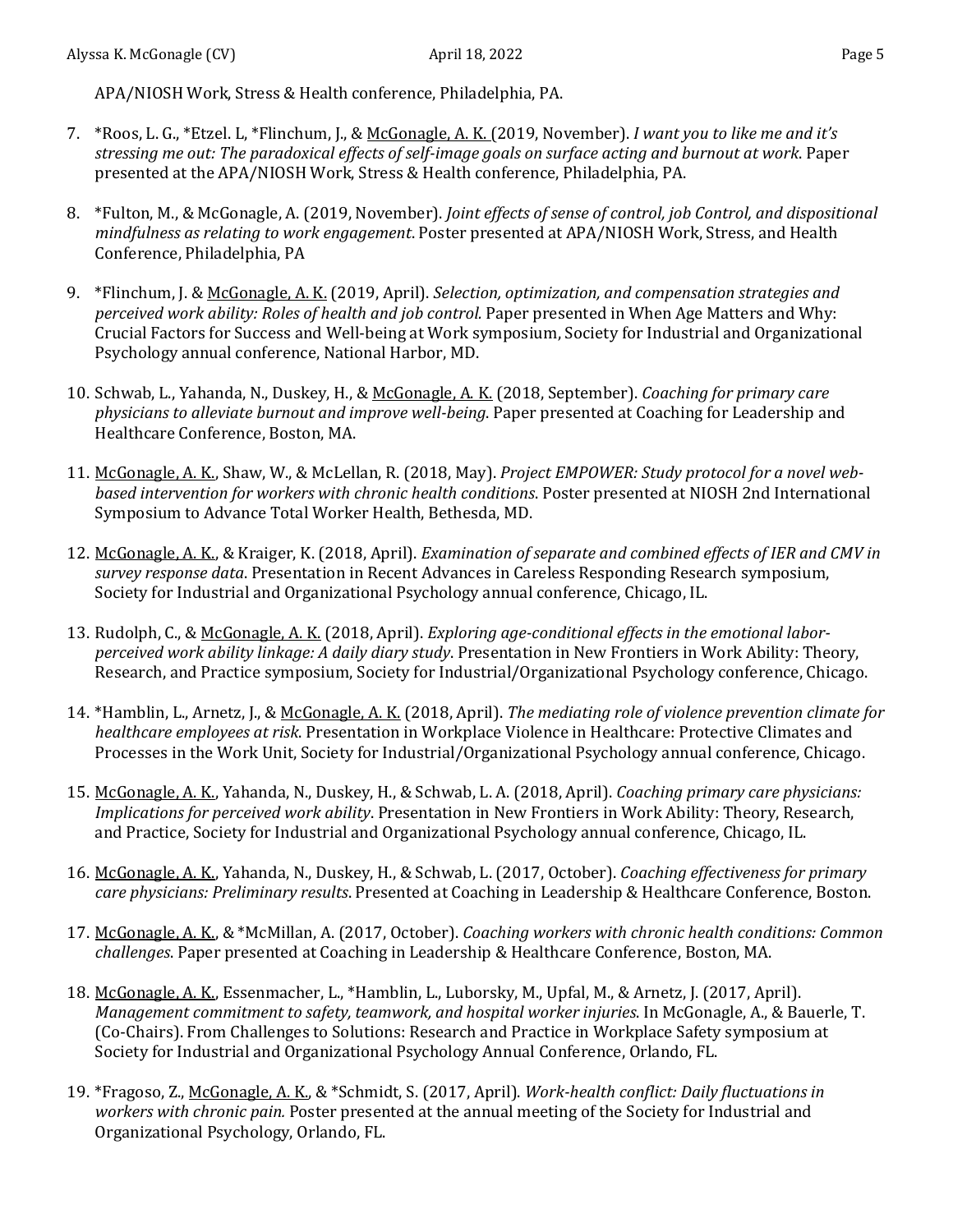- 20. Kraiger, K., Sanchez, D., & McGonagle, A. K. (2017, April). *Replication of effects in organizational, student, MTurk, and Qualtrics samples*. Poster presented at the annual meeting of the Society for Industrial and Organizational Psychology, Orlando, FL.
- 21. McGonagle, A. K. (2017, April). *Chronic health conditions*. In Henderson, A. (Chair). Hot Topics in Diversity and Inclusion in Organizations. Ignite session presented at annual meeting of the Society for Industrial and Organizational Psychology, Orlando, FL.
- 22. Walsh, B. M., Burrus, A., Kabat-Farr, D., Call, E., McIntire, A., & McGonagle, A. K. (2017, April). *An integrative model of calling in domestic violence work*. Poster presented at the annual meeting of the Society for Industrial and Organizational Psychology, Orlando, FL.
- 23. Schwab, L., Duskey, H., Yahanda, N., & McGonagle, A. K. (2016, September). *Coaching for primary care physicians: A positive psychology approach for improving well-being and reducing burnout and intentions to leave medical practice*. Presented at Coaching in Leadership and Healthcare Conference, Boston, MA.
- 24. McGonagle, A. K. (2016, April). *Participant motivation: Need to screen?* Ignite session presented in R. Landers and T. Behrend (Co-Chairs), Should we trust or avoid online convenience samples? Society for Industrial/Organizational Psychology Conference, Anaheim, CA.
- 25. Fisher, G. G., McGonagle, A. K., & Chaffee, D. (2016, April). *Depressive symptoms, cognitive functioning, work ability and retirement expectations*. In Fisher, G. G. and Truxillo, D. (Co-Chairs), Working longer: Factors related to continued work for older workers. Paper presented at Society for Industrial/Organizational Psychology Conference, Anaheim, CA.
- 26. \*Fragoso, Z., & McGonagle, A. K. (2016, April). *Pain interference, exhaustion, and the mediating role of negative affectivity: A diary study of workers with chronic pain*. Poster presented at Society for Industrial/Organizational Psychology Conference, Anaheim, CA.
- 27. Williams, L. J., & McGonagle, A. K. (2016, April). *ESEM to examine multidimensional method variance with unmeasured latent constructs*. Poster presented at Society for Industrial/Organizational Psychology Conference, Anaheim, CA.
- 28. McGonagle, A. K., Huang, J. L., & Williams, L. J. (2015, August). *Modeling multiple sources of measured method variance: An examination of the effects of insufficient effort responding*. Presentation in Current Topics in Common Method Variance symposium, Academy of Management Conference, Vancouver, BC.
- 29. Walsh, B. M., Kabat-Farr, D., & McGonagle, A. K. (2015, August). *Supervisor incivility and work ability: The roles of job involvement and grit*. In Toward a Better Understanding of Workplace Mistreatment symposium. Academy of Management Conference, Vancouver, BC.
- 30. McGonagle, A. K., & Fisher, G. G. (2015, May). *Working longer with poor work ability and relation to worker well-being*. Paper presented at APA Work, Stress, and Health Conference, Atlanta, GA.
- 31. McGonagle, A. K., \*Childress, N. M., Walsh, B. M., & Bauerle, T. J. (2015, May). *Can civility norms enhance positive effects of safety climate?* Poster presented at APA Work, Stress, and Health Conference, Atlanta, GA.
- 32. McGonagle, A. K., Essenmacher, L., \*Hamblin, L., Ager, J., Luborsky, M., Upfal, M., & Arnetz, J. (2015, May). *Insider and outsider aggression, safety climate and worker injuries.* Paper presented at APA Work, Stress, and Health Conference, Atlanta, GA.
- 33. \*Fragoso, Z., Dvorak, K. J., McCluney, C., Fisher, G., McGonagle, A. K., & Friebe, S. J. (2015, April). *Burnout and engagement: Construct distinction in two healthcare worker samples.* Poster presented at annual Society for Industrial/Organizational Psychology conference, Philadelphia, PA.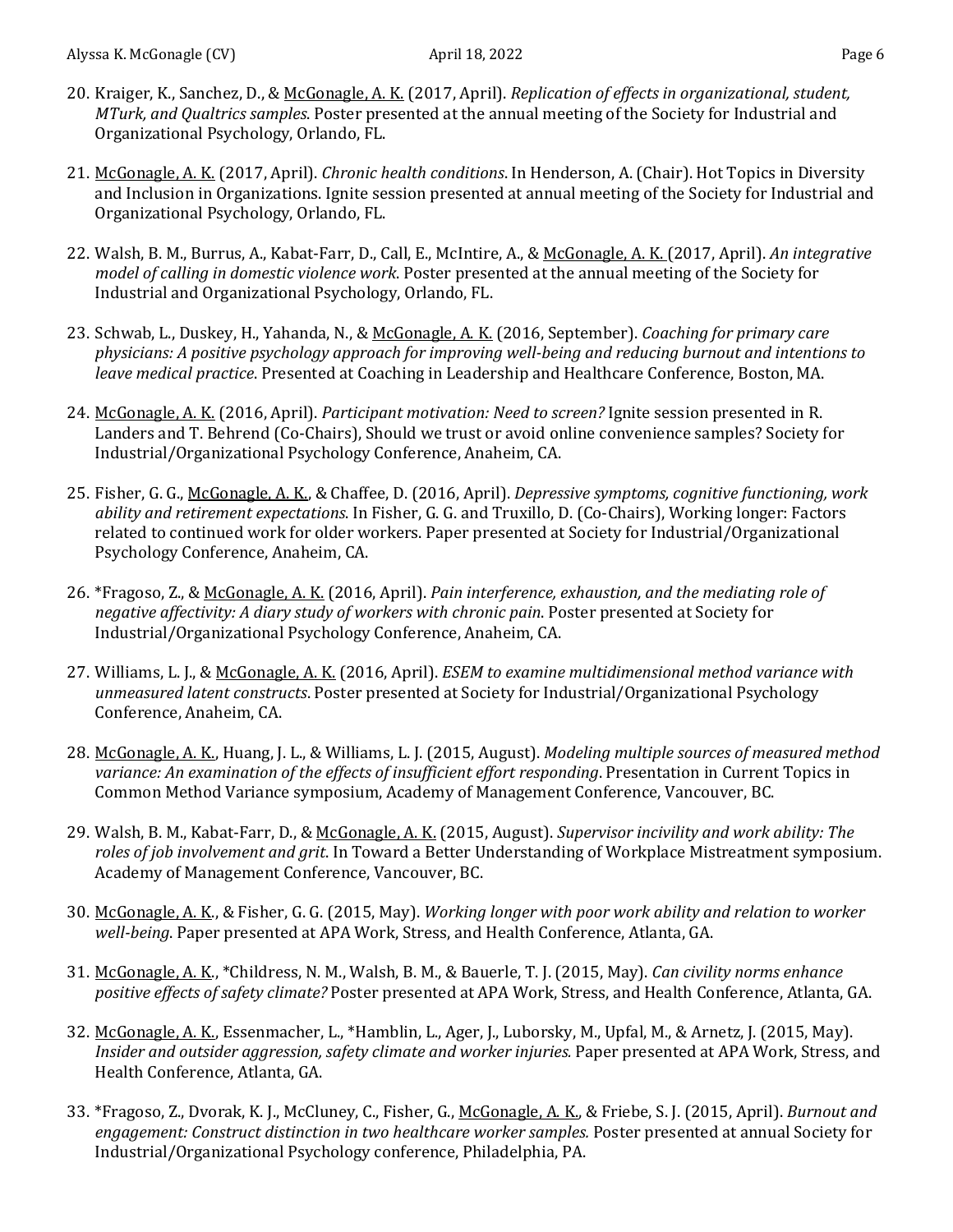- 34. McGonagle, A. K., & Pitts, V. E. (Co-Chairs). (2015, April). *Chronic pain in the workplace: I/O research and practice opportunities*. Panel discussion with McGonagle, A., Tetrick, L., Shaw, W., & Beatty, J. at annual Society for Industrial/Organizational Psychology conference, Philadelphia, PA.
- 35. McGonagle, A. K., Beatty, J. E., & Joffe, R. (2014, September). *Coaching for workers with chronic illness: Evaluating an intervention*. Coaching in Leadership and Healthcare Conference, Boston, MA. \*Received second place (honorable Mention) Harnisch Scholars Award from Institute of Coaching
- 36. McGonagle, A. K., Williams, L. J., & \*Wiegert, D. (2014, August). *A review of recent studies using an unmeasured latent method construct in the organizational literature*. In L. J. Williams (Chair), Current issues in investigating common method variance. Academy of Management conference, Philadelphia, PA.
- 37. \*Liu, M., McGonagle, A. K., & Fisher, G. (2014, August). *Sense of control, job stress, and well-being: A longitudinal examination of older U.S. workers*. Paper presented at annual Academy of Management Conference, Philadelphia, PA.
- 38. McGonagle, A. K., & Beatty, J. (2014, May). *Coaching for workers with chronic illness: Evaluating an intervention*. Poster presented at Society for Industrial/Organizational Psychology Conference, Honolulu.
- 39. Walsh, B., McGonagle, A. K., & Bauerle, T. (2014, May). *Safety stressors: Uncivil reactions to work-safety tension*. Paper presented at Society for Industrial/Organizational Psychology Conference, Honolulu, HI.
- 40. Wynne, K., \*Hamblin, L., \*Stoddart, S., & McGonagle, A. K. (2014, May). *A preliminary investigation of work/work conflict: Conflict between two jobs*. Poster presented at Society for Industrial/Organizational Psychology Conference, Honolulu, HI.
- 41. McGonagle, A. K., \*Diebel, H., \*Fragoso, Z., & Zabel, K. (2013, May). *Initial validation of a workplace felt stigma scale*. Poster presented at APA Work, Stress, and Health Conference, Los Angeles, CA.
- 42. McGonagle, A. K., & Fisher, G. (2013, May). *Work ability, Self-efficacy, employability, and disability: Initial evidence of discriminant validity*. Presented at APA Work, Stress, and Health Conference, Los Angeles, CA.
- 43. McGonagle, A. K., & \*Hamblin, L. (2013, April). *Workplace discrimination based on chronic illness: Experiences and responses*. Poster presented at Society for Industrial/Organizational Psychology Conference, Houston.
- 44. \*Childress, N., McGonagle, A. K., & Kath, L. (2013, April). *Safety norms: Relationships with safety climate, safety behaviors, and injuries*. In Safety Culture, Climate, and Norms: The latest Empirical Research symposium at Society for Industrial and Organizational Psychology Conference, Houston, TX.
- 45. McGonagle, A. K., & \*Hamblin, L. (2012, August). *A dark side to coping with chronic illness stigma threat at work*. Paper presented at Annual Academy of Management Conference, Boston, MA. *Received Best Paper Distinction (in top 10% of papers submitted to the conference)*
- 46. Barnes-Farrell, J. & McGonagle, A.K. (2011, November). *Understanding the Role of Age in Worker Responses to Stigma of Chronic Illness*. Paper presented at Small Group Meeting: Age Cohorts in the Workplace: Understanding Strengths through Differences in Rovereto, Italy, November 2011.
- 47. McGonagle, A. K., & Beatty, J. (2011, August). *Chronic illness, stress, and work ability: Can coaching help?* Paper presented at Academy of Management Conference, San Antonio, TX.
- 48. Fisher, G., McGonagle, A.K., Grosch, J., & Barnes-Farrell, J. (2011, May). *Getting the picture: Work ability and sociodemographic characteristics among older workers in the U.S*. In A. McGonagle & G. Fisher (Co-chairs), Work Ability and Implications for Occupational Health Psychology. Symposium presented at 2011 APA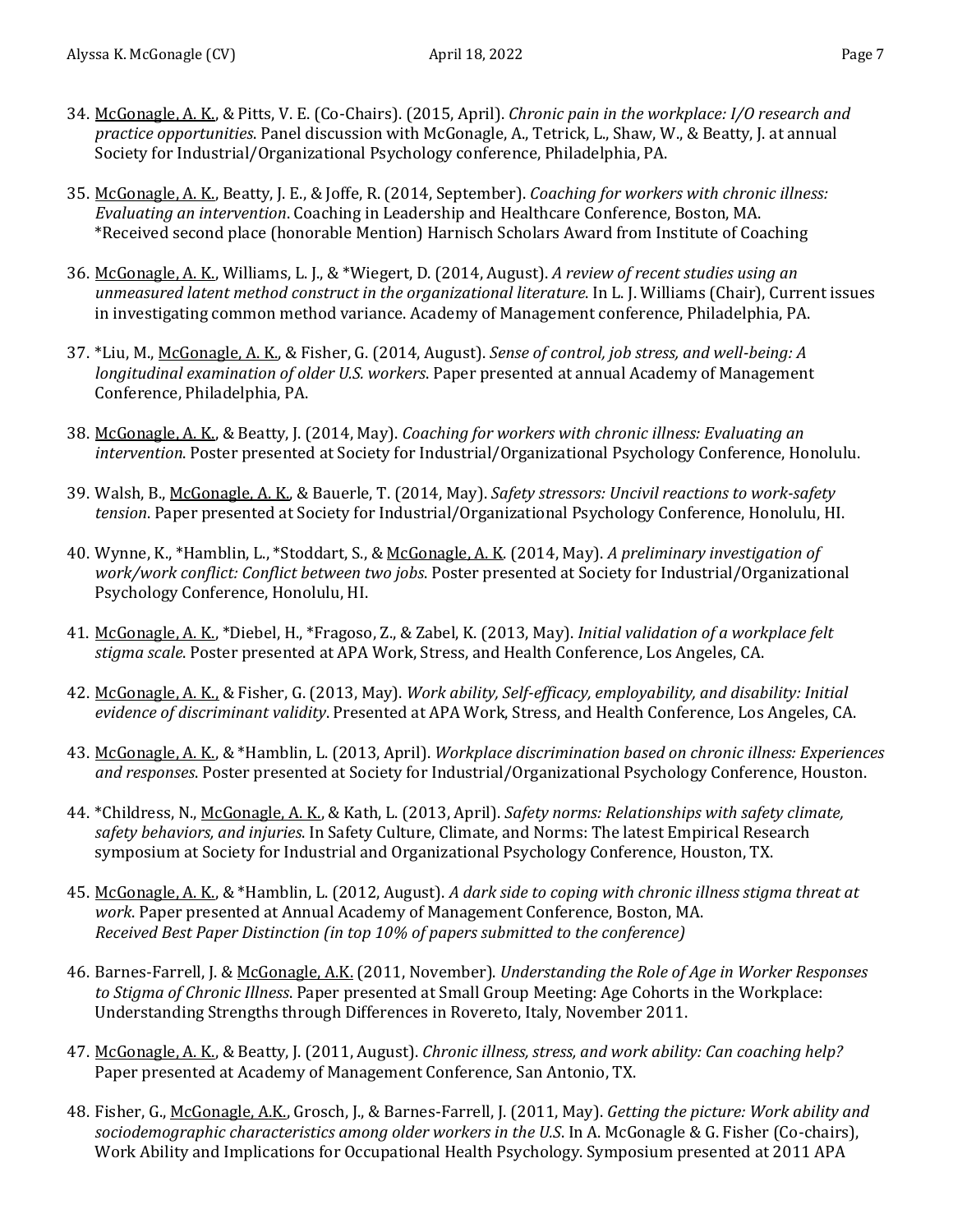Work, Stress and Health Conference, Orlando, FL.

- 49. McGonagle, A. K., & Barnes-Farrell, J. (2011, April). *Testing a model of chronic illness stigma in the workplace.* In A. McGonagle & J. Barnes-Farrell (Co-Chairs), Pregnant, Disabled, Sick, Surviving: Experiences and Outcomes of Workplace Stigma symposium at the annual conference of the Society for Industrial and Organizational Psychology, Chicago, IL.
- 50. McGonagle, A. K. (2010, April). *Work-safety tension, perceived risk, and worker accidents: A meso-mediational model*. Poster presented at Society for Industrial Organizational Psychology Conference, Atlanta, GA.
- 51. McGonagle, A. K., Barnes-Farrell, J. L., Di Milia, L., Fischer, F. M., Hobbs, B., Kaliterna, L., Smith, L. (2009, November). *Health care workers' work ability in five nations: Testing a model of demands and resources.* Poster presented at APA Work, Stress and Health conference, San Juan, Puerto Rico.
- 52. McGonagle, A. K., Morrow, S., Walker, Jr., C., & Barnes-Farrell, J. L. (2009, November). *Foundational and specific climates impacting safety behavior: An examination of respectful climate.* Poster presented at APA Work, Stress and Health conference, San Juan, Puerto Rico.
- 53. Barnes-Farrell, J., McGonagle, A.K., Walsh, B., Walker, C., DiMilia, L., Fischer, F. M., Hobbs, B., Iskra-Golec, I., Kaliterna, L., Smith, L., & Tepas, D. (2009, August). *Implications of job design for worker well-being in an international context: Cross-nation patterns of work ability, work demands, and work strain of health care professionals*. Paper presented at annual Shiftwork and Working Time conference, Venice, Italy.
- 54. Dove-Steinkamp, M., Barnes-Farrell, J. L., McGonagle, A. K., & Golay, L. (2009, April). *Relationships between age and work-related attitudes: A nonlinear analysis.* Paper presented at annual Society for Industrial Organizational Psychology conference, New Orleans.
- 55. Johnson, N. C., McGonagle, A. K., Barnes-Farrell, J. L., & Morrow, S. (2009, April). *Drivers of psychological age among working adults: Age-dependent phenomena.* Paper presented at Society for Industrial Organizational Psychology annual conference, New Orleans.
- 56. McGonagle, A. K., Magley, V. J., Dugan, A., Gallus, J., Johnson, N., Walker, Jr., C., & Bunk, J. (2009, April). *Resource loss from incivility: Perpetrator power and resource threat.* Paper presented at annual Society for Industrial Organizational Psychology conference, New Orleans.
- 57. McGonagle, A.K., Winston, J., Barnes-Farrell, J., & Freake, H. (2009, April). *Factors associated with academic success in the sciences*. Poster presented at annual Experimental Biology conference, New Orleans.
- 58. Barnes-Farrell, J. L., Dove-Steinkamp, M., Golay, L., Johnson, N. C., & McGonagle, A. K. (2008, November). *How does the nature of the work-family interface influence planned retirement age of men and women?* Paper presented at European Academy of Occupational Health Psychology Conference, Valencia, Spain.
- 59. McGonagle, A. K., & Barnes-Farrell, J. L. (2008, March). *Using the Job Demands-Resources Model to examine work ability in U.S. nurses.* Poster presented at Work, Stress, & Health Conference, Washington, D.C.
- 60. McGonagle, A. K., Bunk, J., Dugan, A., Gallus, J., Johnson, N., & Magley, V. (2008, March). *Personal power as a buffer of negative outcomes of workplace incivility.* Paper presented at APA Work, Stress, & Health Conference, Washington, D.C.
- 61. McGonagle, A. K., Johnson, N. C., Golay, L., & Barnes-Farrell, J. L. (2008, August). *What does work-life balance mean to imminent workers?* Poster presented at annual American Psychol. Association Conference, Boston.
- 62. McGonagle, A. K. Mathieu, J. E., & Kath, L. M. (2008, April). *A multi-level look at upward safety communication.* Paper presented in McGonagle, A. & Kath, L. (Co-Chairs). Relationships between Supportive Work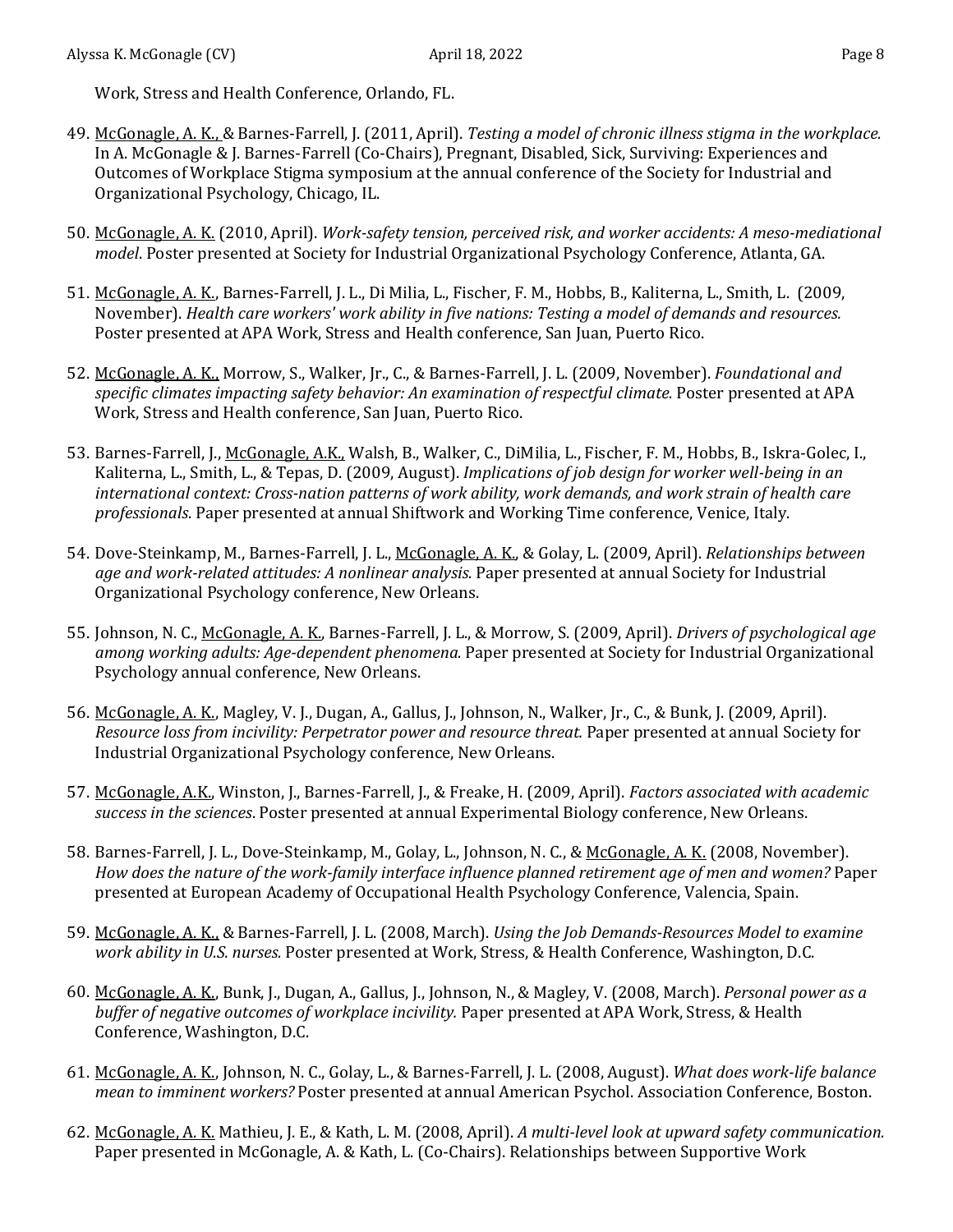Environments and Worker Safety Outcomes symposium at Society for Industrial/Organizational Psychology Annual Conference, San Francisco.

- 63. Barnes-Farrell, J., Davies-Schrils, K., McGonagle, A.K., Walsh, B., Di Milia, L., Fischer, F. M., Hobbs, B., Kaliterna, L., & Tepas, D. (2007, August). *What aspects of shiftwork influence off-shift well-being of health care workers?* Paper presented at the 18th International Symposium on Shiftwork and Working Time, Yeppoon QLD, Australia.
- 64. McGonagle, A. K., Matthews, R., & Barnes-Farrell, J. L. (2006, May). *Deconstructing work-family conflict and its consequences for health and work outcomes.* Poster presented at the Association for Psychological Science annual conference, New York City.

## **Invited Talks/Interviews/Workshops/Webinars/Media** *(external only; internal talks in service)*

- 1. Research on Working with Chronic Health Conditions. Virtual presentation in Jex Lab (University of Central Florida), Match 14, 2022.
- 2. Careers in Occupational Health Psychology: Panelist for APA video, November, 2021. <https://www.apa.org/applied-psychology/career-videos>
- 3. Guest on Work for Change Podcast, Chronic Health Conditions in the Workplace, August, 2021.
- 4. Chronic Health Conditions in Organizations: Career Insights and Future Directions. Panelist at 2021 SIOP Conference, April 2021.
- 5. Webinar on Working with Chronic Health Conditions for LimeConnect, March 10, 2021.
- 6. Coaching Primary Care Physicians: A Positive Psychology Coaching Intervention Improves Well-Being. Panelist for webinar sponsored by the Institute of Coaching (McLean Hospital, Harvard Medical School). June 16, 2020 (400 registrants).
- 7. What does the future hold for chronic health conditions in the workplace? Ignite-style presentation at Work, Stress, and Health Conference, November 9, 2019, Philadelphia, PA.
- 8. Making Work "Work" for Employees with Chronic Health Conditions: Challenges and Opportunities. Presented at MetLife Return-to-Work Summit, December 11, 2019. Cary, NC
- 9. TRENDS series presenter, UConn Health Center, Using MTurk for Recruiting Participants, January 9, 2019
- 10. Commentary in "Ask the Experts" section of WalletHub article, Mar. 14, 2018
- 11. Coaching for workers with chronic health conditions: Test of an intervention. Panelist in joint Total Worker Health and National Ctr. for Productive Aging and Work webinar, NIOSH, Sept. 28, 2017 (951 registrants).
- 12. Coaching Employees with Chronic Health Conditions to Support Career Success. Webinar panelist with J. E. Beatty and R. Joffe for National Wellness Institute Webinar Series, Aug. 22, 2017 (210 registrants).
- 13. How Did You Get That Job? Lessons Learned from Academic & Applied Job Searches. Panelist at APA/NIOSH Work, Stress, and Health conference. Jun. 9, 2017.
- 14. Improving Well-Being in the Workplace: Current Research on the Role of Health Coaching. Panelist for webinar sponsored by the Institute of Coaching (McLean Hospital, Harvard Medical School). Oct. 28, 2015.
- 15. Williams, L. J., & McGonagle, A. K. (2015, August). CFA models for addressing common method variance. Professional Development Workshop presented at Academy of Management Conference, Vancouver, BC.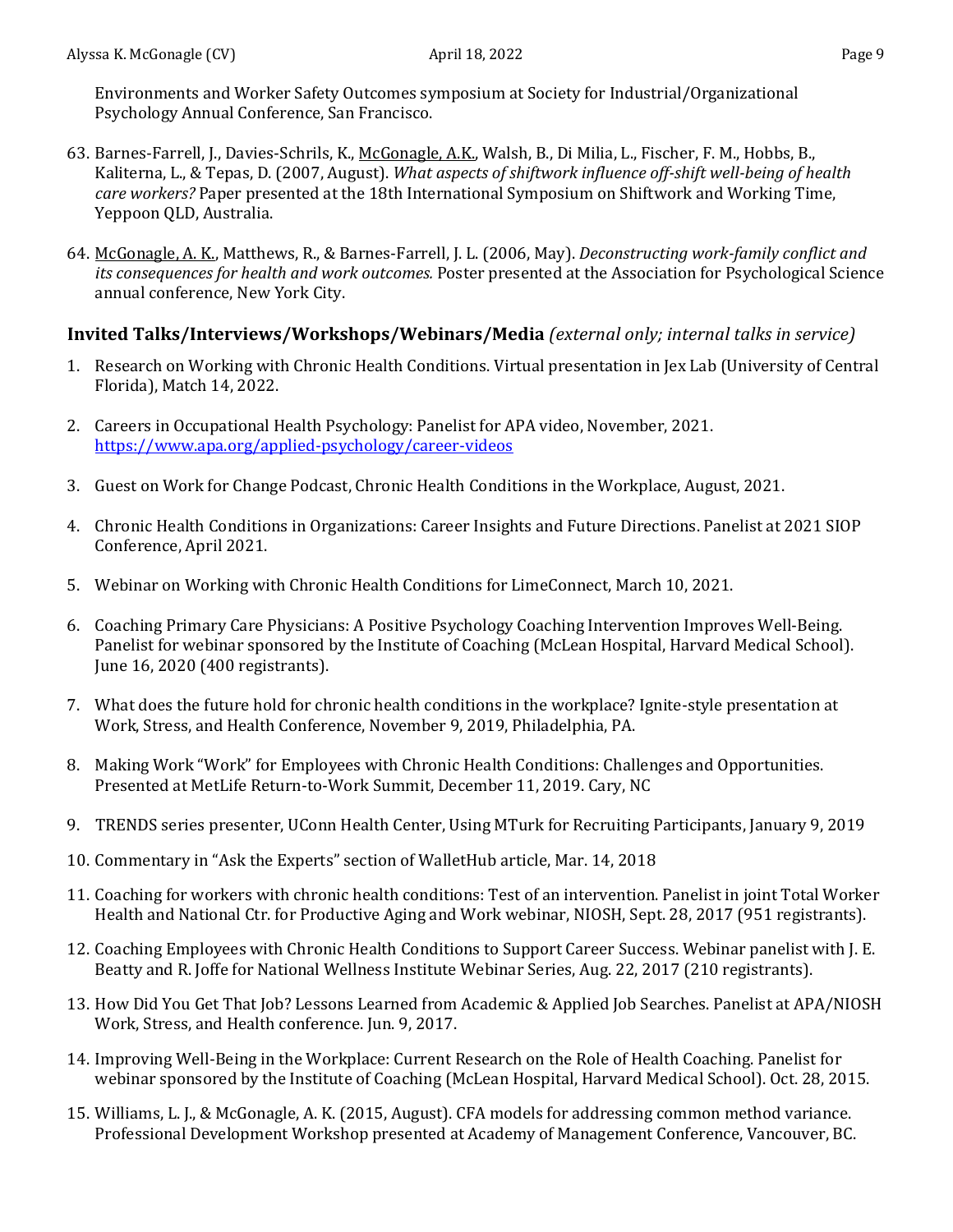- 16. Kath, L. M., & McGonagle, A. K. (2015, May). A beginner's guide to multi-level modeling. Pre-conference workshop presented at APA Work, Stress, and Health Conference, Atlanta, GA.
- 17. Working with Chronic Illness and Chronic Pain: Issues and Interventions. Presented at Bowling Green State University I/O Psychology Brown Bag, Bowling Green, OH, Mar. 20, 2015.
- 18. Williams, L. J., & McGonagle, A. K. (2014, November). A comprehensive approach to dealing with common method variance using a latent variable approach. Workshop presented at Southern Management Association Conference, Savannah, GA.
- 19. Working with Chronic Illness and Chronic Pain: Issues and Interventions. Presented at Colorado State University I/O Psychology Brown Bag, Fort Collins, CO, Sept. 19, 2014.
- 20. Managing Chronic Conditions in the Workplace. *Public Health Minute* radio show interview with Bill Latimer on University of Florida College of Public Health & Health Professions NPR Station. Oct. 10, 2013.
- 21. Civility and Safety Outcomes: Foundational and Specific Climates. Presentation at Michigan State University I/O Psychology Brown Bag Series, East Lansing, MI, Nov. 2, 2012.
- 22. Chronic Illness in the Workplace: Stress, Burnout, and How Coaching Can Help. Presentation to The Center for Managing Chronic Disease, University of Michigan, Ann Arbor, MI, Apr. 3, 2012.
- 23. Chronic Illness in the Workplace: Stigma, Stress, and Coping. Presented at Psychology Semi-Annual Series at Central Michigan University, Mount Pleasant, MI, Oct. 29, 2011.

## **Recent Courses Taught**

| Undergraduate Level Courses<br><b>Research Methods II</b> | Semesters<br>fall 2016; fall 2017; fall 2018; spr. 2019; sum. 2019; sum. 2020; spr.<br>2021; sum. 2021 |
|-----------------------------------------------------------|--------------------------------------------------------------------------------------------------------|
| Intro to Ind./Org. Psychology                             | fall 2016; spr. 2020; fall 2020                                                                        |
| Occupational Health Psychology                            | spr. 2022                                                                                              |
| <b>Master's Level Courses</b>                             | <u>Semesters</u>                                                                                       |
| <b>Quantitative Research Methods</b>                      | spr. 2017; spr. 2019; spr. 2021                                                                        |
| Measurement                                               | fall 2017                                                                                              |
| Job Attitudes                                             | fall 2017; fall 2019                                                                                   |
| Occupational Health Psychology                            | spr. 2022                                                                                              |
| Doctoral Level Courses                                    | Semesters                                                                                              |
| <b>Macro Organizational Science</b>                       | fall 2018; fall 2019                                                                                   |
| Occupational Health Psychology                            | spr. 2014 & 2016; spr. 2018                                                                            |
| <b>Work Motivation</b>                                    | spr. 2013 & 2015                                                                                       |
| Ind./Org. Psychology                                      | fall 2013                                                                                              |

## **Chaired Student Theses, Comps, and Dissertations** *(UNCC = UNC Charlotte; WSU = Wayne State University)*

- 1. Meyer, K. Occupational Stress and Safety Behaviors. *Comprehensive Exam,* UNCC (2022-2023)
- 2. Bardwell, T. Anticipated Discrimination and Work Ability in Workers with Mental Health Conditions. *Master's Thesis*, UNCC (January 2021).
- 3. Baumann, K. Gender Signaling and Gender Bias in Selection. *Master's Thesis*, UNCC (April 2020).
- 4. Flinchum, J. Selection, Optimization, and Compensation Strategies and Perceived Work Ability: The Moderating Roles of Job Control and Health Status. *Master's Thesis*, UNCC (November 2019).
- 5. Salge, M. Reducing Disability Discrimination in the Workplace. *Master's Thesis*, UNCC (Co-chair with E. Ruggs, May 2018)
- 6. Liu, M. Personality Changes among Older Working Adults: Effects of Discrimination and Unemployment. *Dissertation*, WSU (Co-chair with J. Huang; June 2017).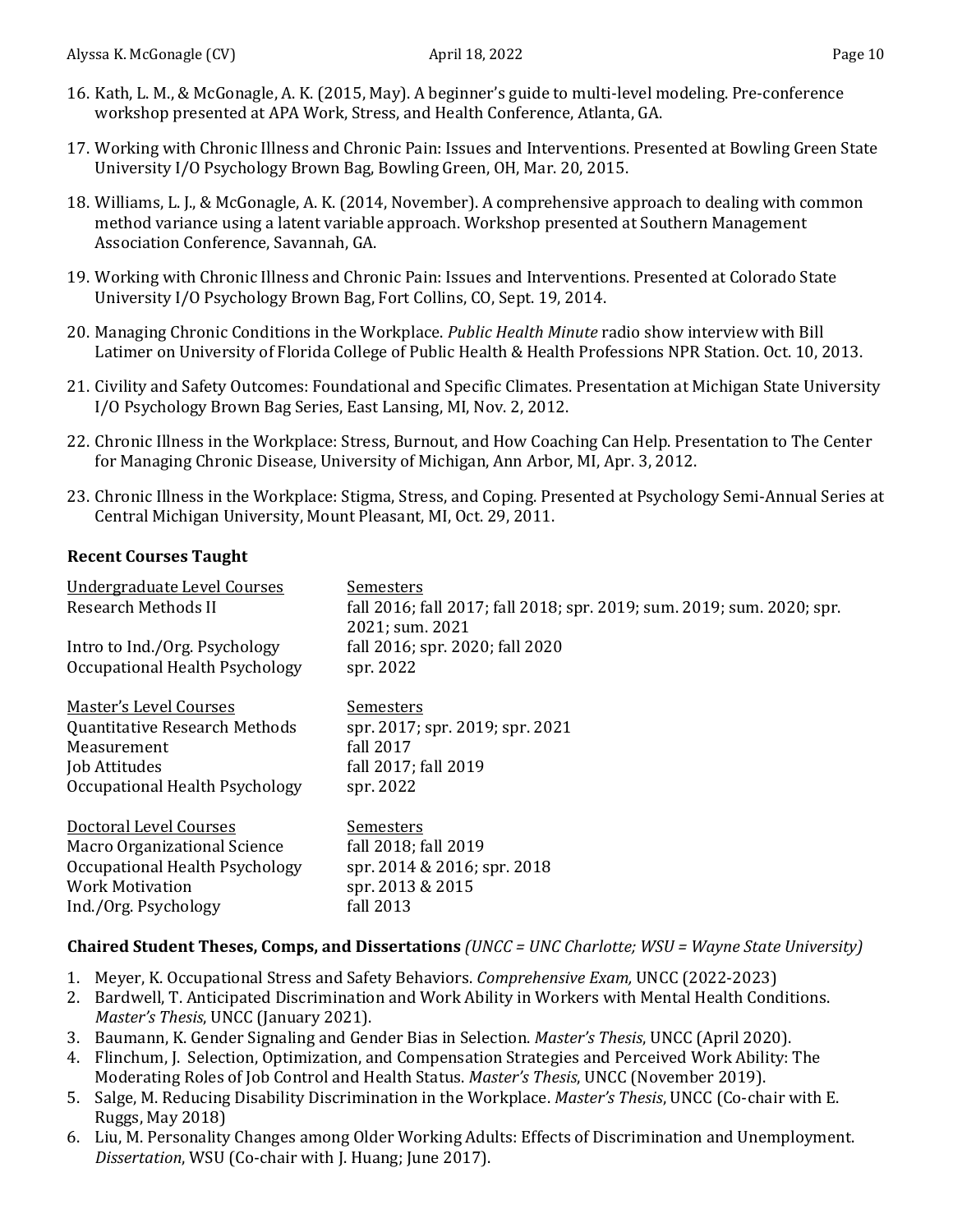- 7. Hamblin, L. Safety Climate, Violence Prevention Climate and Work Outcomes. *Dissertation*, WSU (Nov. 2016).
- 8. Fragoso, Z. The Effects of Pain Interference at Work and the Mediating Role of Negative Affect: A Diary Study of Workers with Chronic Pain. *Master's Thesis,* WSU (July 2016).
- 9. Wiegert, D. Workplace Aggression, Safety Performance, and Safety Outcomes Mediated by Burnout and Moderated by Psychological Capital. *Master's Thesis*, WSU (June 2016).
- 10. Stoddart, S. The Impact of Cyberloafing and Mindfulness on Employee Burnout and Engagement. *Dissertation*, WSU (February 2016).
- 11. Childress, N. The Effect of Individual Violence Climate Prevention Perceptions within Schools on Faculty Withdrawal Behaviors and Burnout. *Master's Thesis*, WSU (August 2014).
- 12. Stoddart, S. Work-Health Conflict Scale for Workers with Chronic Illness. *Master's Thesis*, WSU (July 2014).
- 13. Hamblin, L. Antecedents and Outcomes of Work School Conflict. *Master's Thesis*, WSU (May 2014).
- 14. Fragoso, Z. Promoting Engagement, Mitigating Burnout: Autonomy Mastery, and Purpose in EMS Workers. *Undergraduate Honors Thesis*, WSU (August 2013).
- 15. Diebel, H. The Effect of a Visible Chronic Illness on Engagement and Disengagement Coping. *Undergraduate Honors Thesis*, WSU (May 2013).

## **Student Committee Membership** *(WSU = Wayne State University; UNCC = UNC Charlotte)*

- 1. Gordon, J. Undergraduate Honors Thesis (Psychological Science), UNCC (in-progress)
- 2. Demure, R. Undergraduate Honors Thesis (Psychological Science), UNCC (in-progress)
- 3. Del Grosso, B. Dissertation (Department of Health Services Research), UNCC (in-progress)
- 4. Roatch, J. Master's Thesis Committee (Industrial/Organizational Psychology), UNCC (Apr. 2022)
- 5. Mansfield, C. Dissertation Committee (Organizational Science), UNCC (2021)
- 6. Chandler, A. Dissertation Committee (Organizational Science), UNCC (2021)
- 7. Toth, A. Dissertation Committee (Organizational Science), UNCC (2021)
- 8. Udomsirirat, T. Undergraduate Honors Thesis (Psychological Science), UNCC (2021)
- 9. Dickson, A. Master's Thesis Committee (Organizational Science), UNCC (2020)
- 10. Harrington, N. Dissertation Committee (Organizational Science), UNCC (2020)
- 11. Coffey, K. Master's Thesis Committee (Industrial/Organizational Psychology), UNCC (2020)
- 12. Alexander, S. Master's Thesis Committee (Industrial/Organizational Psychology), UNCC (2020)
- 13. Kavanaugh, K. Master's Thesis Committee (Organizational Science), UNCC (2020)
- 14. Chandler, A. Comprehensive Exam Committee (Organizational Science), UNCC (2019)
- 15. Toth, A. Comprehensive Exam Committee (Organizational Science), UNCC (2019)
- 16. Engemann, K. Comprehensive Exam Committee (Organizational Science), UNCC (2017)
- 17. Harrington, N. Comprehensive Exam Committee (Organizational Science), UNCC (2017)
- 18. Davis, S., Undergraduate Honors Thesis (Psychological Science), UNCC (2017)
- 19. Childress-Powell, N., Dissertation (I/O Psychology), WSU (2017)
- 20. Ran, S., Dissertation (I/O Psychology), WSU (2017)
- 21. Wynne, K., Dissertation (I/O Psychology), WSU (2016)
- 22. Holmes, H., Master's Thesis (Clinical Psychology), WSU (2016)
- 23. Pace, M., Dissertation (Education), WSU (2016)
- 24. Magomaeva, A. Master's Thesis (I/O Psychology), WSU (2013)
- 25. Wells, C., Dissertation (I/O Psychology), WSU (2013)
- 26. Reiss, A., Dissertation (I/O Psychology), WSU (2012)
- 27. Weidner, N., Dissertation (I/O Psychology), WSU (2012)
- 28. Zabel, K., Master's Thesis (I/O Psychology), WSU (2012)

## **Service to Profession**

- Associate Editor, *Occupational Health Science* (2022- )
- Chair, APA Conference Program Committee for Division 14 SIOP (2021-2023)
- Member, NIOSH Healthy Work Design and Well-Being Council (2021- )
- Treasurer and Secretary, Society for Occupational Health Psychology (2019-2022)
- Chair-in-Training, APA Conference Program Committee for Division 14 SIOP (2020)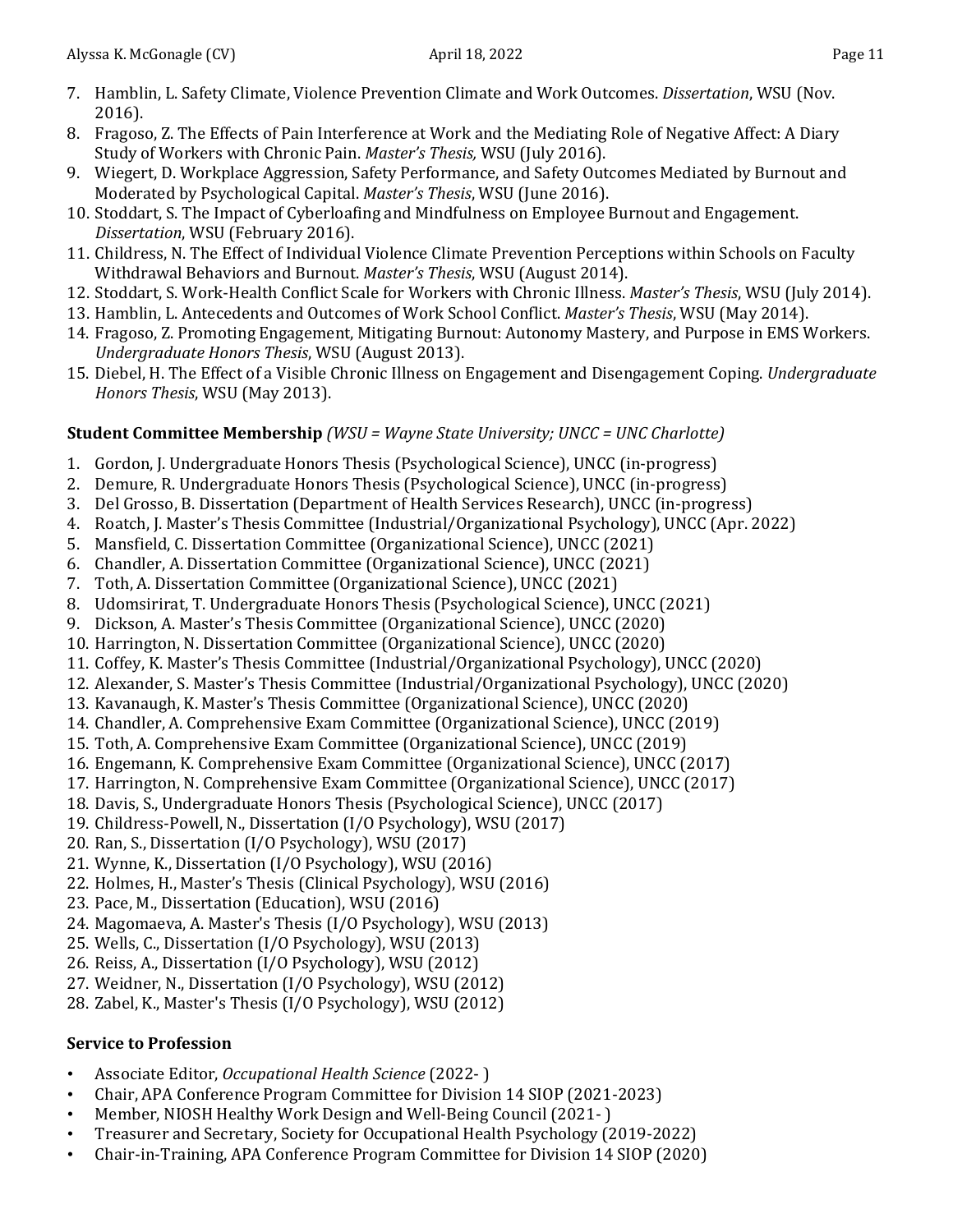- Editorial Board Member, *Journal of Business and Psychology*
- Ad-hoc Reviewer: *Journal of Applied Psychology; European Journal of Work and Organizational Psychology*; *Journal of Managerial Psychology*; *Stress & Health*, *Journal of Occupational Health Psychology; Journal of Occupational and Environmental Medicine; Work, Aging, and Retirement; Journal of Organizational Behavior; Journal of Occupational and Organizational Psychology; Journal of Occupational Rehabilitation*
- Ad-hoc Reviewer: Institution of Occupational Safety and Health in UK (2020)
- Ad-hoc Reviewer: National Science Foundation Science of Organizations Program (2016; 2017)<br>• Ad-hoc Reviewer: Israeli Science Foundation (2017)
- Ad-hoc Reviewer: Israeli Science Foundation (2017)<br>• Member SIOP Call for Paners (Flanagan Award Comr
- Member, SIOP Call for Papers/Flanagan Award Committee (2014-2015; 2016-2017)<br>• Member, APA Work, Stress, & Health Conference Workshop Planning Committee (20)
- Member, APA Work, Stress, & Health Conference Workshop Planning Committee (2014-2015; 2016-2017)<br>• Reviewer, Best Intervention Competition (Work, Stress, and Health 2017)
- Reviewer, Best Intervention Competition (Work, Stress, and Health 2017)<br>• Chair, SIOP Call for Papers/Flanagan Award Committee (2015-2016)
- Chair, SIOP Call for Papers/Flanagan Award Committee (2015-2016)<br>• Reviewer, Society for Industrial and Organizational Psychology Annua
- Reviewer, Society for Industrial and Organizational Psychology Annual Conference (2011-2019)
- Reviewer, APA Work, Stress, and Health Biannual Conference (2012, 2014, 2016, 2019)<br>• Reviewer, Academy of Management Annual Conference (2012, 2013)
- Reviewer, Academy of Management Annual Conference (2012, 2013)<br>• Reviewer, SIOP Foundation Grant Awards (2013)
- Reviewer, SIOP Foundation Grant Awards (2013)

## **Service to Institution**

- Admissions Committee Member, I/O Master's Program (2020; 2022)
- Member, Social Justice Committee in Department of Psychological Science (2021-)<br>• Admissions Committee Member, Organizational Science Program (2020-2021)
- Admissions Committee Member, Organizational Science Program (2020-2021)
- Chair, Hiring Committee (I/O Psychology Assistant Professor position) 2019-2020
- CLAS Research Advisory Committee, UNC Charlotte (2018-2021)<br>• Organizational Science Summer Institute Faculty Mentor and Spea
- Organizational Science Summer Institute Faculty Mentor and Speaker, UNC Charlotte (2018; 2020; 2021)<br>• CLAS Eaculty Council Representative JINC Charlotte (2018-2020)
- CLAS Faculty Council Representative, UNC Charlotte (2018-2020)<br>• University Faculty Council Alternate, UNC Charlotte (2020-2021)
- University Faculty Council Alternate, UNC Charlotte (2020- 2021)
- Organizational Science program Advisory Board member, UNC Charlotte (2017-2019)<br>• Organizational Science New Faculty Co-Mentor with E. Ruggs (fall 2018)
- Organizational Science New Faculty Co-Mentor with E. Ruggs (fall 2018)
- Comprehensive Exam Committee, I/O Master's Program, UNC Charlotte (spring 2018)<br>• Iniversity Faculty Council Representative IINC Charlotte (2016-2018)
- University Faculty Council Representative, UNC Charlotte (2016-2018)
- Various presentations (UNC Charlotte):
	- o Speaker, Virtual Psychology Opportunity Showcase (Oct. 19, 2020)
	- o UNCC Graduate School Week Speaker (March 2020)
	- o Organizational Science Current Topics (September 2016; April 2018)
	- o Psychological Science Excite & Engage Series (February 2018)
	- o Organizational Science Summit (November 2017)
- Psi Chi Chapter Co-Advisor, UNC Charlotte Psychology Department (2017)
	- o Gave induction ceremony speech (November 2017)
- Faculty Search Committee Member, Wayne State University Psychology Department (2011, 2013, 2015)
- Graduate Committee Representative, Wayne State University Psychology Department (2011 2016)
	- o Coordinated Ph.D. student recruitment and admissions, planned social events, assisted with Ph.D. student and I/O program evaluation, judged poster competitions

# **Applied Experience and Consulting**

Applied Research in Organizations Group (APORG), Wayne State University (Aug. 2011 – Aug. 2016)<br>• Led project to create workplace stressor survey for 17.000 UAW workers

- Led project to create workplace stressor survey for 17,000 UAW workers<br>• Led project to conduct focus groups and administer survey of work stress
- Led project to conduct focus groups and administer survey of work stressors for Detroit Police Officers

Industrial Psychology Applications Center (IPAC), University of Connecticut (Sept. 2005 – May 2011)<br>Conducted program evaluation of state initiative to increase representation of historically under-

- Conducted program evaluation of state initiative to increase representation of historically underrepresented students in the sciences funded by National Science Foundation
- Assisted with large-scale longitudinal study on aging workers and health
- Led project team to administer safety climate survey; analyzed data; presented results